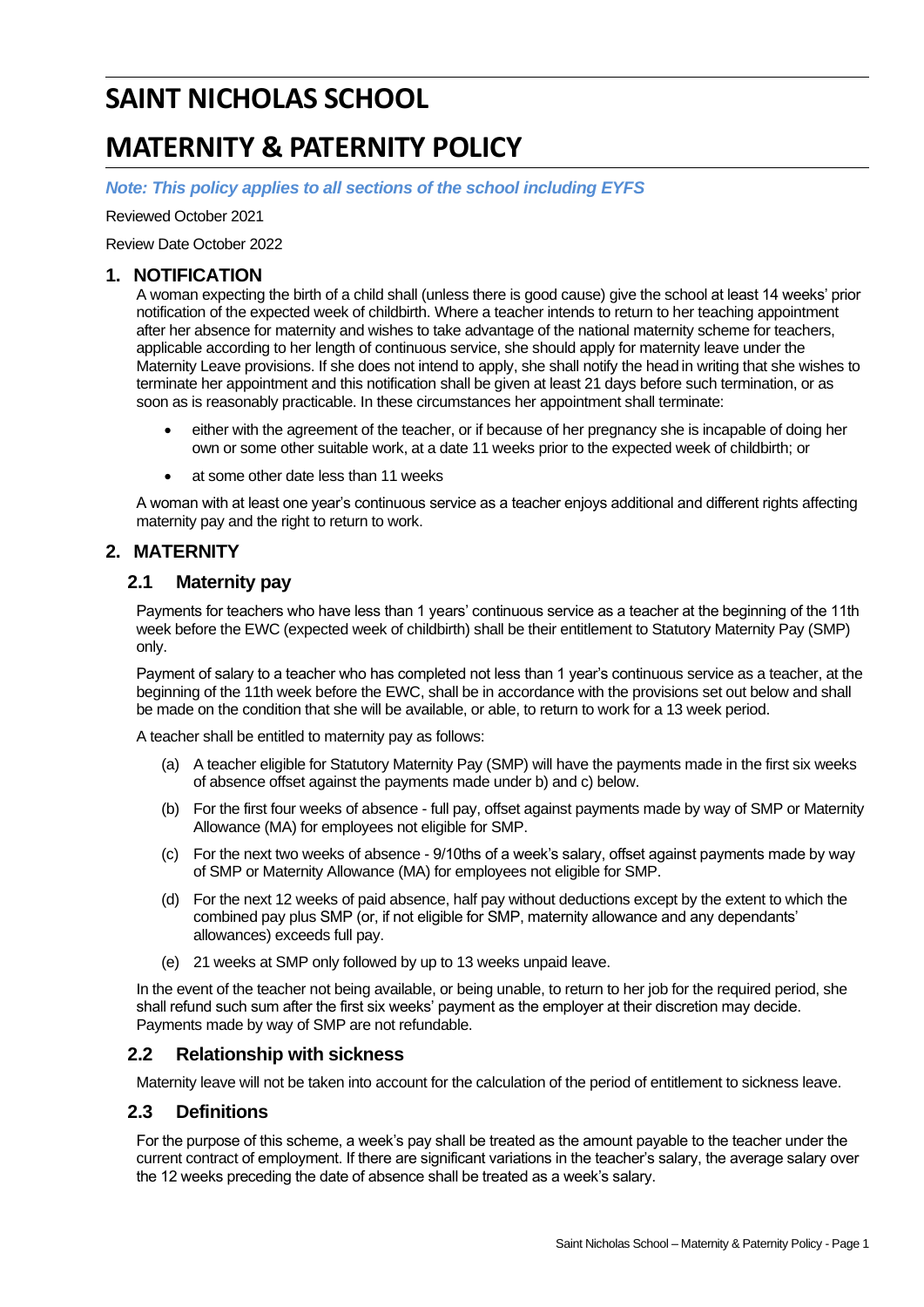Childbirth means the birth of a living child, or the birth of a child whether living or dead after 24 weeks of pregnancy.

Nothing in the above provisions shall be construed as providing rights less favourable than statutory rights.

## **2.4 Other absences**

If in the early months of pregnancy a teacher is advised by an approved medical practitioner to absent herself from school because of the risk of rubella, she shall be granted leave with full pay.

Absence on account of illness which is attributable to the pregnancy, including absence on account of miscarriage, and which occurs outside the period of absence for maternity, shall be treated as ordinary absence on sick leave and shall be subject to the conditions normally governing such leave, provided it is covered by a doctor's statement.

## **2.5 Working during maternity leave**

The law now allows for an employee to work up to 10 days during maternity leave in order to maintain professional skills and involvement, as long as both she and her school have agreed for this to happen. This should form part of the discussion between the head and the employee prior to maternity leave commencing, including agreeing an appropriate payment for any such work.

## **2.6 Miscarriages and Still Births**

Should the employee miscarry, they will be regarded as being on sick leave and will need to provide a medical certificate from their GP for any absence over one week. Normal sickness absence procedures will then apply.

If after 24 weeks of pregnancy the employee's baby is still born, or dies soon after birth, they will be eligible for the full period of maternity leave and pay to which they would have been entitled.

## **2.7 Return to Work**

It is anticipated that all employees on maternity leave will take their full 52 week entitlement. Employees are encouraged to confirm as soon as is convenient during their maternity leave that they will be returning as expected. However, if the employee wishes to return to work earlier than this, they must notify the head in writing and provide sufficient notice. Employees must provide 4 weeks' notice to allow the school time to plan for the earlier return to work.

## **2.8 Changes to their working arrangements**

Employees who worked full-time prior to taking maternity leave have no automatic right to return to work on a part-time basis or to make any other changes to their working arrangements. However, all requests for part-time work and other flexible working arrangements will be considered in line with the operational requirements of the school.

## **3. PATERNITY**

## **3.1 Rationale**

The Paternity section of the policy is set to reflect the current regulations concerning paternity entitlement for staff employed at the School. It is to be considered in conjunction with the statutory maternity rights of the School's employees and will not affect these.

## **3.2 Aims**

The aims of this section of the policy are:

- To enable a member of staff to provide support to a partner or spouse during pregnancy and childbirth.
- To provide guidance for staff in establishing their entitlement to absence.
- To ensure that staff are treated both fairly and equitably.
- To enable staff who are the closest nominated person available to provide support to a pregnant woman.

## **3.3 Time off for antenatal appointments**

There is not a legal right to have time off to accompany a partner or spouse to antenatal appointments. The right to paid time off only applies to pregnant employees. However, the school recognises this is an important time and it will be at the head's discretion to give employees paid absence of leave to attend.